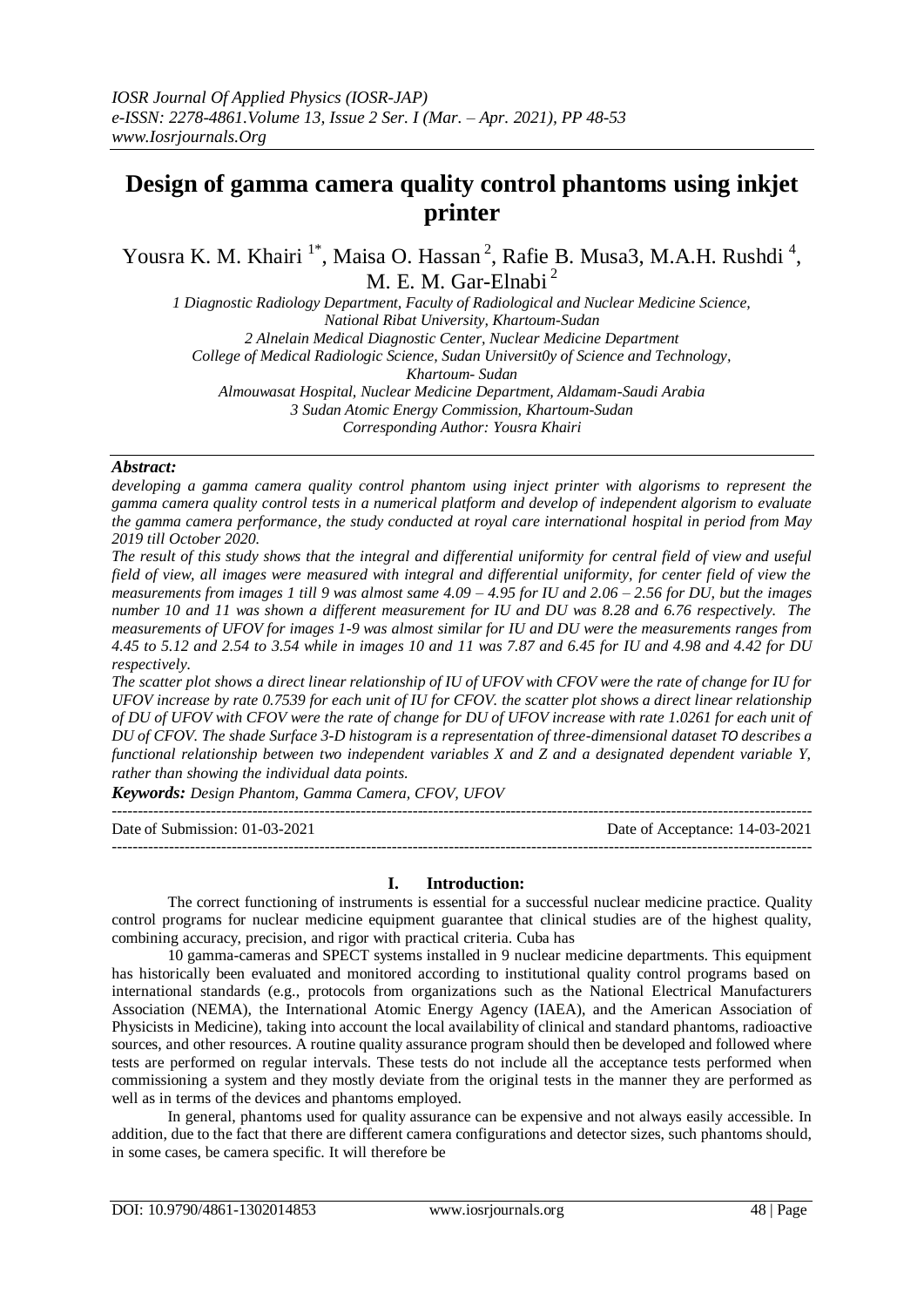of great benefit to nuclear medicine departments to have an alternative and cheaper way to manufacture phantoms according to their own needs. As we know, the intrinsic floods are often being used and preferred than the extrinsic ones due to its lower radiation exposure to the staff, the higher purchasing cost of flood source or phantom as well as less experiment time when acquiring the high-count floods [1,2].

Adaptive Quality Control Phantom AQCP designed to perform a uniform set of procedures that can be used for routine quality control of a scintillation camera-based system. AQCPis an electromechanical device designed to acquire the field uniformity, center of rotation and collimator hole angulation by using some advanced methods of position control [3-5].

Planar system uniformity test: The planar system uniformity was assessed for the camera fitted with the Low Energy High Resolution (LEHR) collimator with an energy range of 60-140 keV and sensitivity 235 (cpm/Ci) as well as using a 10 mCi 99mTc flood phantom placed on the parallel hole collimator. The IAEA protocol for systematic flood field uniformity analyzes Integral Uniformity (IU) over the Useful Field Of View (UFOV) [6]. The IU represents the maximum pixel count difference over the indicated field of view expressed in percentage. Integral Uniformity of uniform images can be measured by using relation 1 given below:

 $IU = (Max-Min) / (Max+Min)*100$  (1)

Here, Max and Min are Maximum and Minimum pixels count within the UFOV=  $0.95*FOV$ , respectively.

For measuring of the planar system uniformity with AQCP, the line source is moved over the field of view in a precisely defined condition as illustrated below:

Length of the source = 4 cm, Inner diameter of the source 1.6 mm activity 1 mCi, window: 20% and measuring distance source to collimator = 10 cm.

To irradiate all the pixels in a uniformly manner, the timing and speed of the motion as well as the delay time between 2 steps of step motors should be adjusted and to meet this feature, a particular attention should be paid to the path and the velocity of the moving source. Uniformity image taken by AQCP method was evaluated by calculating IU parameter from relation No:1 same as the IAEA-TECDOC-602 method.

In this study we aimed to use of a standard inkjet printer to produce radioactive phantoms that can be used for routine quality control of gamma cameras and to evaluate the printed radioactive phantoms and demonstrate their use by determining the uniformity of the camera.

## **II. Methodology:**

The study were conducted at Royal Care International Hospital, using a gamma camera Model: Nucline Spirit, SN: DH-004167-V and MON.TEK <sup>99</sup>Mo<sup>/99m</sup>Tc generator contains fission Molibdenium-99 (<sup>99</sup>Mo) adsorbed by aluminum oxide  $(A_1O_3)$  in a glass column. Technetium-99m ( $^{99m}$ Tc) formed by the decay of  $^{99}$ Mo, is a radiactive isotope having a half life of 6.007 hours. After eluting by 0.9% NACl solution,  $^{99m}$ Tc Sodium Pertechnetate solution which is isotonic, colourless, clear, sterile, non-pyrogenic and suitable for I.V. injection is obtained. (<sup>99m</sup>Tc) Sodium Pertechnetate solution can be administrated to the patients directly as a diagnostic agent or for labeling the kits

**Inkjet printer:** HP DeskJet 2130 All-in-One Inkjet Printer, 63 Setup Black Ink Cartridge (~135 Pages), 63 Setup Tri-Color Ink Cartridge (~100 Pages), Power Cord.

**method of data collection:** using 50 mCi of the Tc99m was withdrawn and it was in 0.2 ml in volume, the TC-99m was then mixed with 2 ml black ink and then added to the cartridge of an inkjet printer and we used the MS word software to create a black image that will be representative of the radioactive distribution required the black image ,it was printed on a A4 (80 gm/) paper it was placed inside a plastic sheet to prevent any possible contamination and placed on top of the gamma camera table facing the Central Field of View (CFOV) and image was acquired using 512 X 512 matrix size, the image contain on million counts and this image demonstrate the extrinsic uniformity of Nucline Sprit camera (hangarian) fitted with a low energy all purpose (LEAP) collimator.

**Uniformity of print flood sources:** eleven radioactive flood sources  $(21 \times 29.7 \text{ cm})$  will print. Approximately 740 MBq <sup>99m</sup>Tc will deposit onto each paper sheet. Each source inside its plastic sheet will place directly on the camera detector and the image of count of 10 000 counts was obtained. The integral (IU) and differential uniformities (DU) was calculating according to NEMA specifications (NEMA 2001) IU and DU was calculate for the central field of view (CFOV). A collimated with NaI (Tl) crystal scintillation detector which is connected to a multi-channel analyzer (MCA) system was used to obtain a series of counts from the uniform phantom. The crystals shielded with thick lead platform to which the flood source will be placed on . The holes in the centre of the lead allow for gamma rays from the print flood source to be detect. A region of interest (ROI) representing a 15% energy window to include the 140 keV 99mTc photo peak will select on the spectra obtain from the MCA. The MCA was set to acquire 10 000 counts in the select ROI and the acquisition time will note. The count rate will calculate. For each phantom different reading space equally across the area of the phantom will obtain in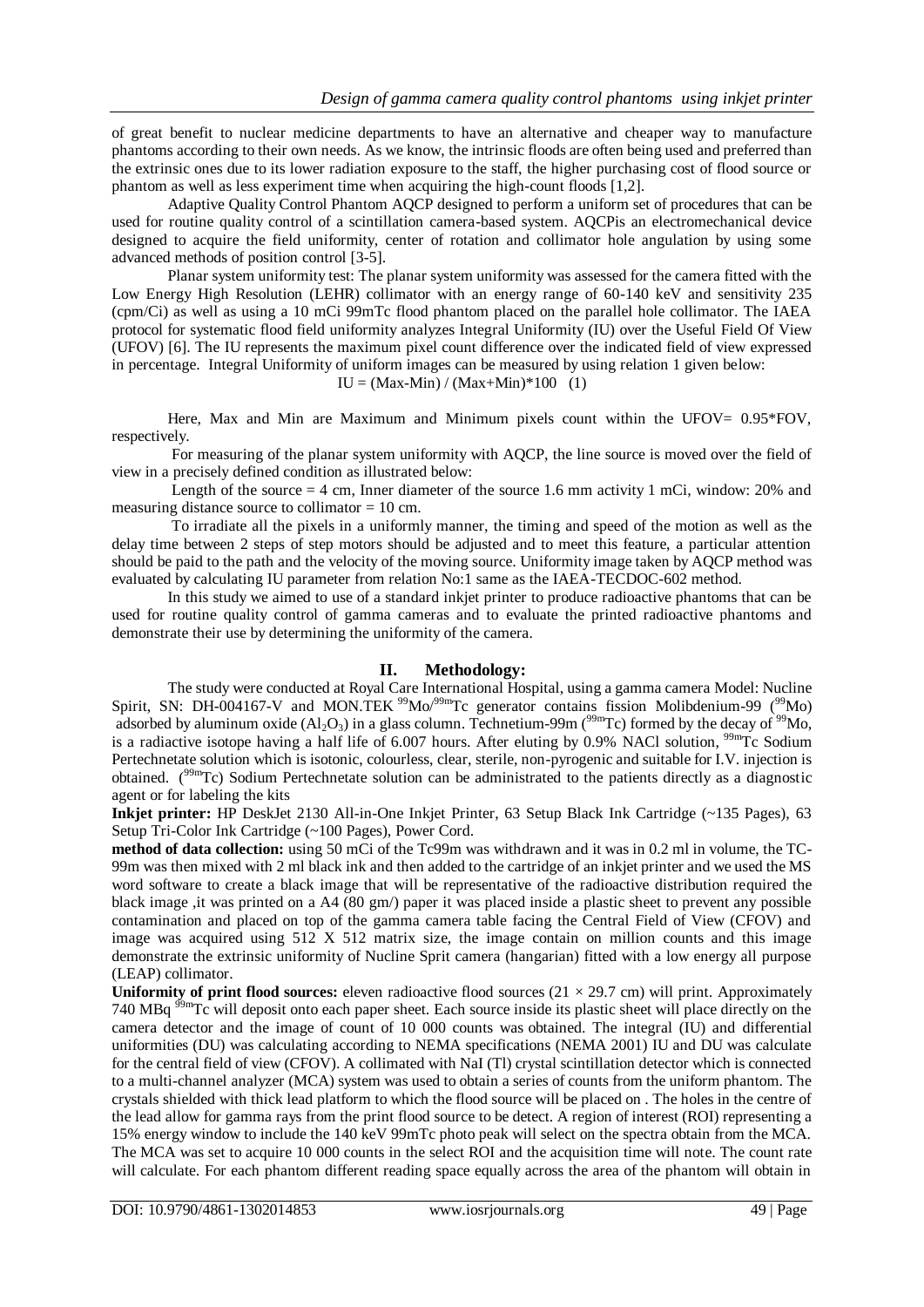the central field of view. The count rates will decay correct and an IU value calculate. No filtering will apply to the data before calculating the IU value.

**method of data analysis:** The developed Q.C software complements cameras specific manufacture software by providing an independent processing platform regardless the type of camera. The software must be based on NEMA recommendation regarding processing and analysis of the data (9), Our independent software for analysis of the gamma camera quality control image was basically designed according to the equations and parameter recommended by The NEMA Standards Publication NU 1-2007 which described how to perform process and report QC tests for gamma and SPECT cameras and run in IDL (Interactive Data Language for windows integrated development environment version 6.1) it is capable for calculating extrinsic integral and differential uniformity. The program is aimed to make the processing of Q.C data simple, easy and independent on manufacture.

**III. Results: Table 1.** show the Integral uniformity (IU) and differential uniformity (DU) uniformity values for central field

| of view (CFOV) |         |             |          |           |  |
|----------------|---------|-------------|----------|-----------|--|
| <b>CFOV</b>    |         | <b>UFOV</b> |          |           |  |
| Images         | IU      | DU          | IU       | DU        |  |
| $\mathbf{1}$   | 4.26316 | 2.3746700   | 4.892    | 3.4567700 |  |
| 2              | 4.9126  | 2.5641026   | 5.10345  | 3.5456700 |  |
| 3              | 4.09383 | 2.4258761   | 4.45634  | 2.5467340 |  |
| $\overline{4}$ | 4.32278 | 2.061856    | 4.67847  | 2.825346  |  |
| 5              | 4.37634 | 2.139037    | 4.89746  | 3.1285675 |  |
| 6              | 4.31915 | 2.188172    | 5.08754  | 3.234865  |  |
| 7              | 4.32821 | 2.313625    | 4.67543  | 2.789345  |  |
| 8              | 4.95455 | 2.387268    | 5.067543 | 3.276543  |  |
| 9              | 4.86595 | 2.247191    | 5.127654 | 2.894563  |  |
| 10             | 8.2842  | 4.263158    | 7.87656  | 4.986543  |  |
| 11             | 6.7684  | 3.298013    | 6.452348 | 4.427854  |  |



**Figure 1.** scatter plot shows a direct linear relationship of IU of UFOV with CFOV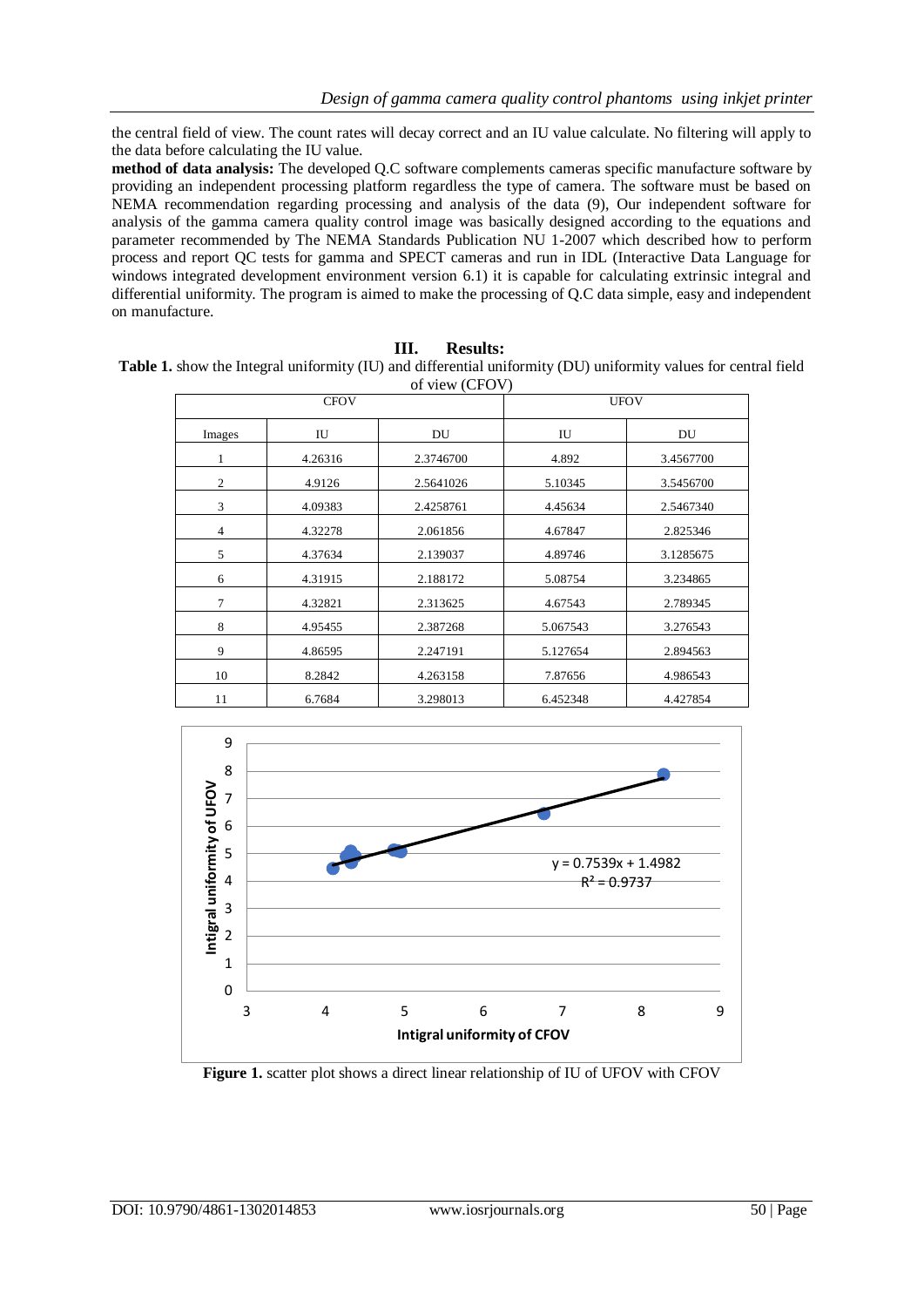

**Figure 2.** scatter plot shows a direct linear relationship of DU of UFOV with CFOV



Figure 3. a gamma camera image for phantom that generated by ink jet printer for uniformity test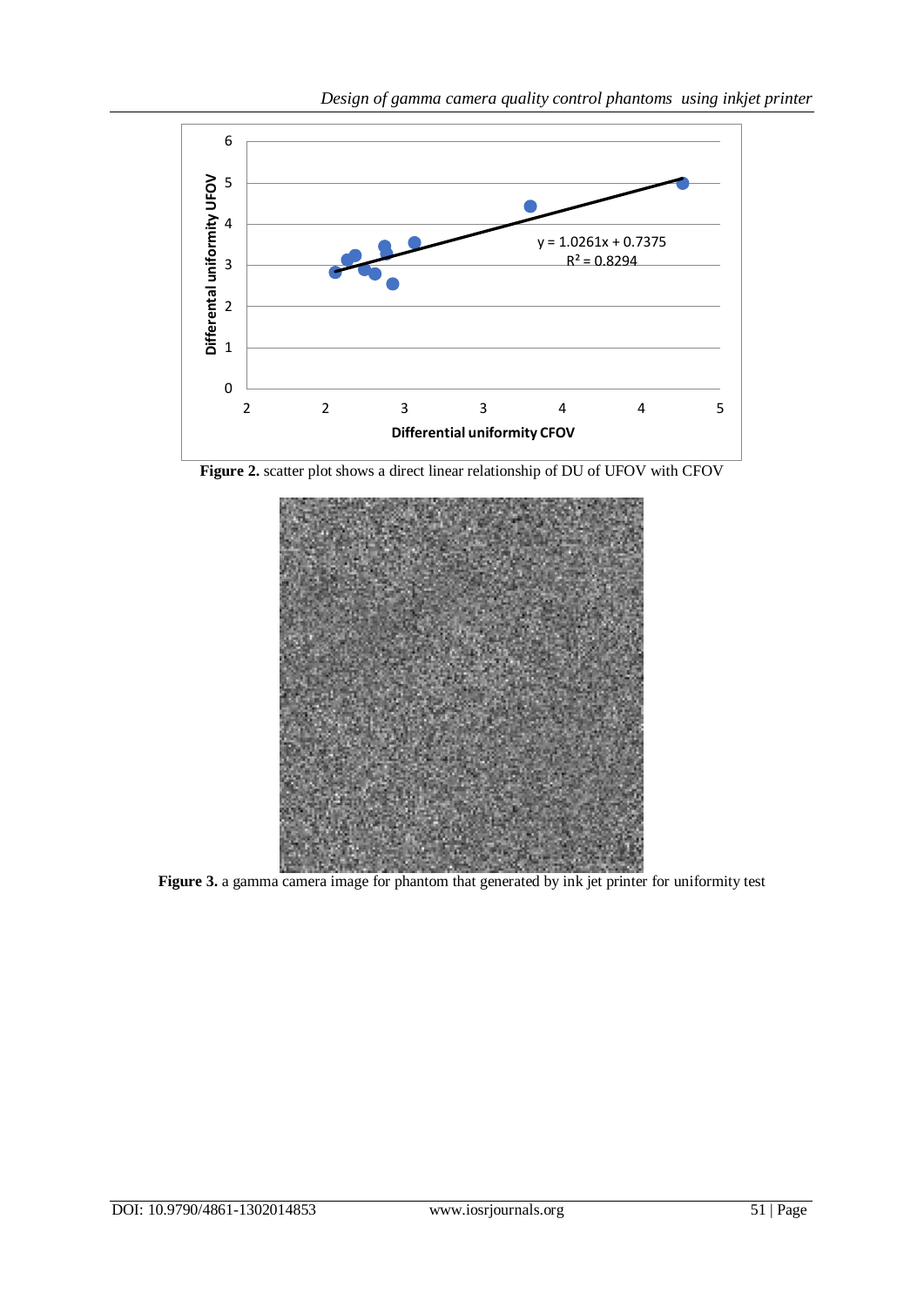*Design of gamma camera quality control phantoms using inkjet printer*



**Figure 4.** shade-surface of the correction matrix that used to overcome the problem of uniformity if the value of uniformity exceeds the limits.



**Figure 5.** shade Surface for the uniformity image (4-5) that generated by ink jet printer after applying correction map.

# **IV. Discussions:**

Table 1. show integral and differential uniformity for central field of view and useful field of view, all images were measured with integral and differential uniformity, for center field of view the measurements from images 1 till 9 was almost same  $(4.09 - 4.95)$  for IU and  $(2.06 - 2.56)$  for DU, but the images number 10 and 11 was shown a different measurement for IU and DU was 8.28 and 6.76 respectively. The measurements of UFOV for images 1-9 was almost similar for IU and DU were the measurements ranges from 4.45 to 5.12 and 2.54 to 3.54 while in images 10 and 11 was 7.87 and 6.45 for IU and 4.98 and 4.42 for DU respectively. Figure 1. show scatter plot show a direct linear relationship of IU of UFOV with CFOV were the rate of change for IU for UFOV increase by rate 0.7539 for each unit of IU for CFOV. Fig 2. Show scatter plot show a direct linear